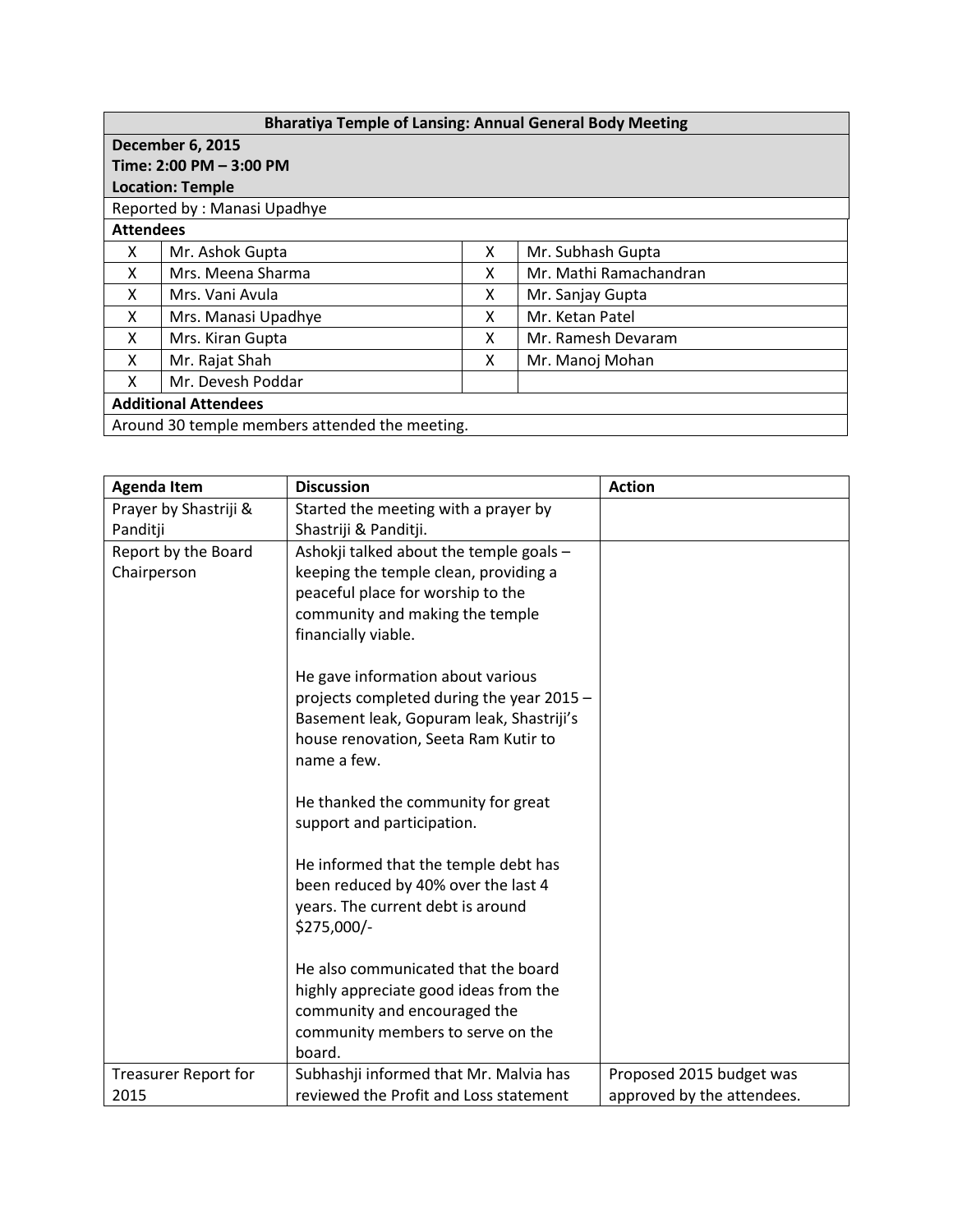|                                 | and Balance Sheet for 2014.<br>He projected the reports and walked<br>through them.<br>He also gave an update for the 2015 profit<br>and loss statement as of 11/30/15. He<br>explained that there will be changes to<br>the 2015 statement as the transactions<br>get posted till the end of the year.<br>The annual budget for 2016 was proposed<br>by him and approved by the attendees.                                                                                                                                                                                                      |                                                                                                                                                                                                                                                         |
|---------------------------------|--------------------------------------------------------------------------------------------------------------------------------------------------------------------------------------------------------------------------------------------------------------------------------------------------------------------------------------------------------------------------------------------------------------------------------------------------------------------------------------------------------------------------------------------------------------------------------------------------|---------------------------------------------------------------------------------------------------------------------------------------------------------------------------------------------------------------------------------------------------------|
| Temple board member<br>election | Three of the members will be leaving the<br>board this year - Dr. Ashok Gupta, Mr.<br>Mathi Ramchandran, and Mrs. Vani Avula.<br>There were 3 nominees - Mr. Mathi<br>Ramachandran, Mr. Rajat Shah and Mr.<br>Ramesh Devaram.<br>All the three nominees got elected.<br>Three existing board members will be<br>leaving the board early next year due to<br>personal reasons - Mr. Subhash Gupta,<br>Mr. Sanjay Gupta and Mrs. Manasi<br>Upadhye.<br>Three new members will replace them in<br>January. The new trustees will be - Mrs.<br>Kiran Gupta, Mr. Devesh Poddar, & Mr.<br>Manoj Mohan. | All the existing board members<br>who are leaving the board need<br>to attend the January 2016<br>meeting and submit their<br>resignation.<br>These board members can also<br>return the temple keys and<br>documents if they have any to<br>the board. |
| Questions from the<br>attendees | Ms. Saroj Kapurji asked a question about<br>putting donor's name on the plaque<br>board, is it necessary to spend money on<br>that.<br>Ashokji responded to the concern<br>explaining that it doesn't cost much and<br>serves as a token of appreciation to the<br>community members who donate and<br>helps keeping the temple financially<br>viable.<br>Sarojji thanked the board for good<br>committed work.<br>Jaglanji requested temple board to                                                                                                                                            |                                                                                                                                                                                                                                                         |
|                                 | commit \$500- donation per annum to<br>Food bank. Other attendees explained                                                                                                                                                                                                                                                                                                                                                                                                                                                                                                                      |                                                                                                                                                                                                                                                         |